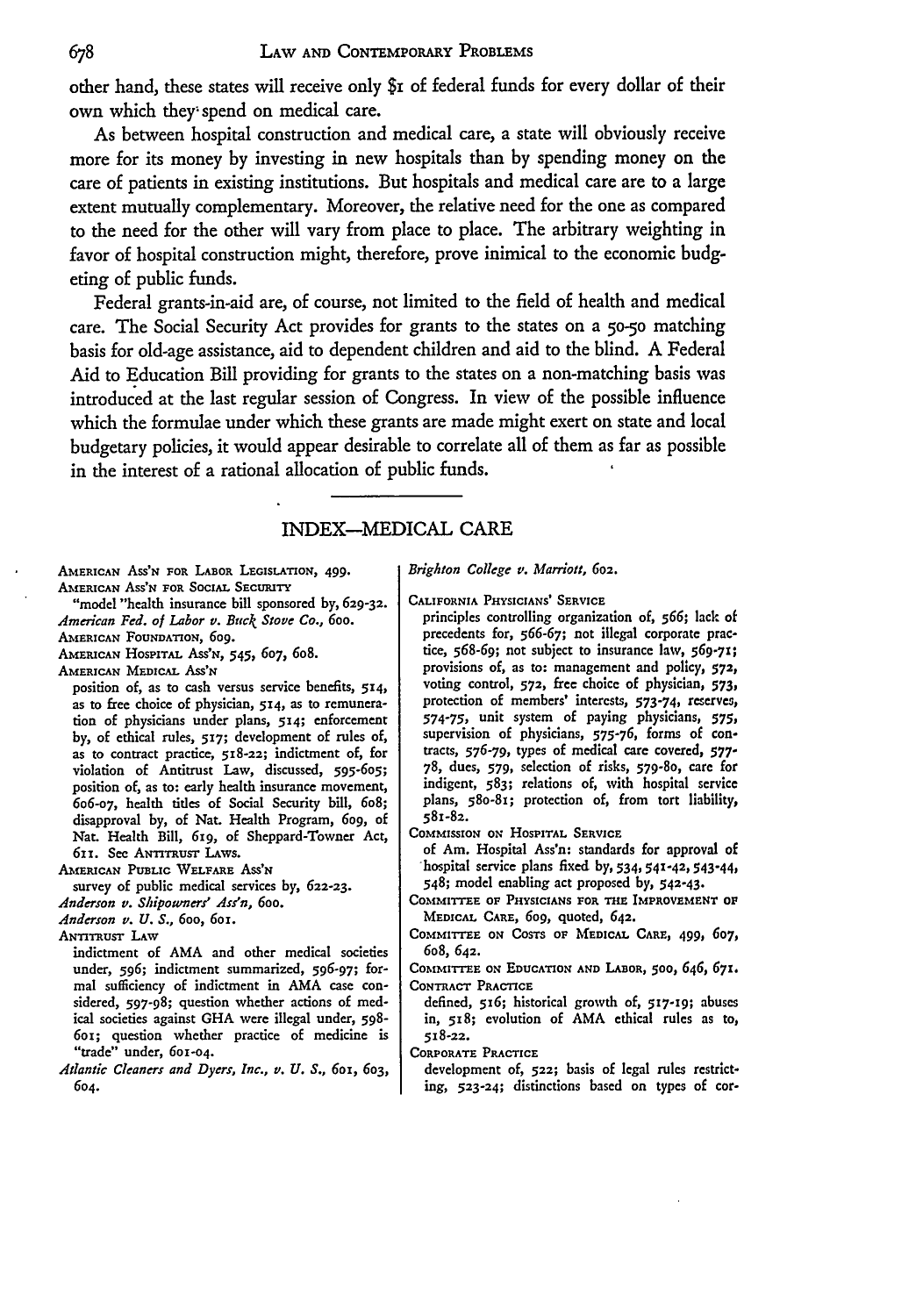porations engaging in, **524-25, 568-69;** legal analysis of problem of, **525-26;** decisions relating to, **526-27;** avoided under medical care enabling acts, **562;** question of, in Cal. Physicians' Service, *568-69.*

**COST OF MEDICAL** CARE

effect of, on adequacy of medical services, **502;** uneven incidence **of, 503-04;** relation of disability to, **504-05;** effect of changing technology on, **507,** 616.

**DISABILITY INSURANCE** 

provision for grants in aid of temporary, in Nat. Health Bill, *615, 646;* inclusion of permanent, in old-age benefit system proposed, 646; need for, as shown: by dependency due to disability, *647-50,* **by** extent of disability 'found in Nat. Health Survey, 65o-5x, in Great Britain, 651, in Germany, **651-52,** among railroad workers, **652-53;** inadequacy of voluntary, 653; types of disability to be covered **by,** 654; problem as to administrative relation of temporary, to permanent, and to other insurances, **654-57;** problems of, as to: coverage, **657-58,** definition of compensable disability, **658- 59,** benefit rates, 659-6o, waiting period, 66o-6s, benefit period, 661-62, eligibility, **662;** estimates as to costs of temporary, 662-64, permanent, 664-65, of both, **665;** provisions for, in "model" bill of Am. Ass'n for Social Security, 630-31, in Cal. Health Ins. **bill, 635-36,** in Wagner-N. Y. Health Ins. bill, 636. See HEALTH INSURANCE.

*Eastern States Lumber Dealers' Ass'n v. U. S.,* **599.**

FARM SECURITY ADM'N MEDICAL. CARE PROGRAM

basis of **FSA** farm loans, **583-84;** need for, 584-85; reason for prepayment plan in, **585;** initial steps in, **585-86;** agreements with county medical societies, **587;** benefits and costs to member, **587-88;** states in which, operates, 589; operation of, on **FSA** homestead projects, 589-9o; special plans of, in **N.** and **S.** Dakota, **590-92,** in California and Arizona, **592;** attitudes of physicians and borrowers toward, **593-94.**

**FEDERAL** AID **TO EDtCATION** BIL

grants-in-aid under, compared to those in Nat. Health Bill, 672, **678.**

*Federal Trade Comm'n v. Raladam, 603.*

FREE CHOICE **OF** PHYSICIAN

limitations upon, under modern conditions, **5ox-02;** problem of, under voluntary medical care plans, 514; position as to, of **AMA,** *514,* **520-22;** under Cal. Physicians' Service, **572;** under FERA Reg. No. **7, 621;** under Title XIII of Nat. Health Bill, 626; under Cal. Health Ins. Bill. **635,** 643; under Wagner-N. Y. Health Ins. Bill, 637, 643.

**GRANTS-IN-AID**

under Nat. Health Bill: total of, contemplated, 666; purposes of, 667; table analyzing salient provisions relatirig **to,** 668; variations in, depending

on financial resources, **669-70;** procedure for, illustrated **by** hypothetical child-health grant, **670-71;** criticisms of formulae for, considered, as to administration discretion, **672-73,** as to discriminatory effect on progressive and on poorer states, 673-77, as to effect of varying formulae on entire health program, **677-78;** table showing taxes required of states to match, for child health, **676.**

*Graves v. Minnesota,* 603.

GROUP HEALTH Ass'N, INC.

organization of, **595;** opposition to, by medical societies, 595-96; held not illegally practicing medicine or selling insurance, **595.**

*Group Health Ass'n v. Moor,* 570, 6o5.

**GROUP HEALTH FEDERATION, 515.**

**GROUP PRACTICE**

defined, **516;** use of corporate form in, **522;** encouraged under Cal. Health Ins. bill, **635;** advocated, 642.

*Hall D'Arth v. British Provident Ass'n, 570.*

*Harris v. Thomas,* **603, 604.**

HEALTH **INSURANCE** 

first movement for, in **U.** *S.,* 498-99, *6o6-o7;* grants in aid of state plans for, authorized by Nat. Health Bill, *614, 615,* 628; in combination with service to indigent, 616; under "model" bill of Am. Ass'n for Social Security: contributions, **629,** benefits, **629-30,** eligibility, 63o-3 **,** maternity benefits, 631, voluntary system for uncovered workers, 631-32, administration, **632-33;** under California bill for: relation to Nat. Health Bill and Social Security Act, 633, contributions, **633,** medical benefits, 634, eligibility, 634, voluntary system, 634, administration, **635,** disability benefits, **635- 36;** under Wagner-N. Y. bill for: contributions, **636,** benefits, **636,** administration, **637;** under Biemiller-Wisconsin bill for: contributions, **637,** eligibility, **637,** administration, **637-38;** problems of, as to: coverage, **638,** eligibility, 639-40, **co**ordination of disability and unemployment benefits, 641, coordination with other health services, 641- **42,** organization of medical care, 642-43. **See** Dss-**ABILITY INSURANCE.**

**HOSPITAL** CONSTRUcTION

grants for, under Nat. Health Bill, *614, 668, 669,* **678; by PWA** and WPA, 614.

HOSPITAL **SERVICE PLANS**

economic need for, **528-29;** origins **of, 529;** in New York, 531, elsewhere, **532;** standards for approval **of,** 534, **541-42,** 543-44, 548; **form of** corporate organization **of,** 545-46; administrative organization **of,** *546-47;* obligations of hospitals in, 547-48; subscriber contracts: duration, 548-49, scope of benefits, **550-52,** 557; promotional activities for, **552-53;** enrollment practice **of, 553-54;** family coverage in, **554-55;** subscription charges *of, 555-56,* **557;** reciprocal benefits **of, 556-57;** expansion **of, 557-58;** relation of Cal. Physicians Service to, **58o,** effect of Title XIII on, 627.